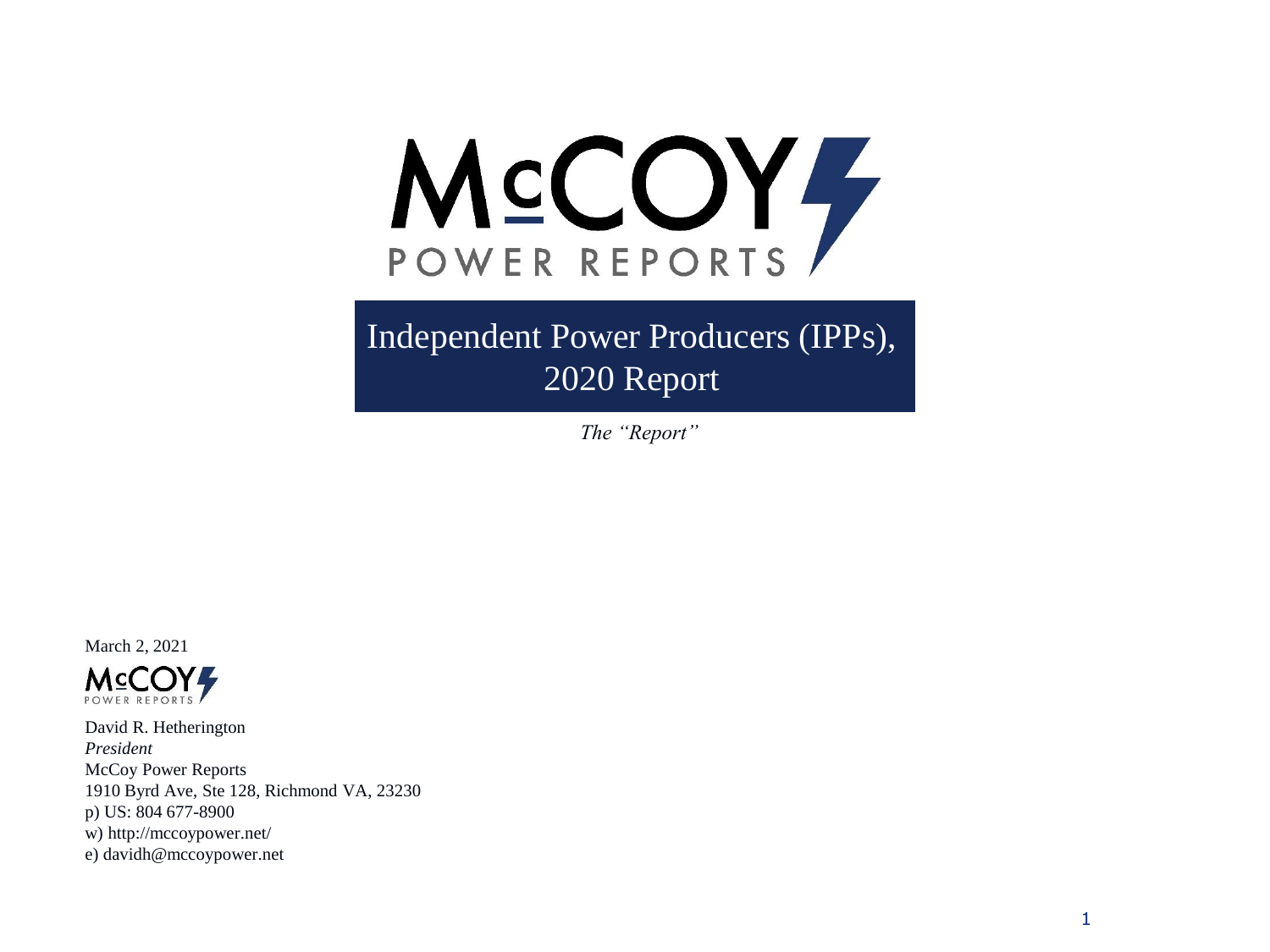## Summary

To our subscribers:

Since 1993, McCoy has measured the breadth, depth, and competitive elements of the power generation markets we serve. The purpose of this IPP report is to bring together into one report the size and scope of IPP project activity from across the disparate technologies that we cover which includes biomass, geothermal, solar thermal, WTE, gas turbine (both simple and combined cycles), fossil, hydro (both pumped storage and traditional), and waste heat technologies.

> All our best, Bob McCoy Dave Hetherington

# From the Editors Table of Contents

- Summary
- Global Power Generation Projects
	- Project Starts
	- Project Capacity
- **IPP Power Generation Projects:** 
	- GT Based
	- Thermal Renewables
	- Fossil
- End Notes: Description of Data **Derivation**
- IPP Project Data, 1980 thru 2020 (the "Data"): Please See Accompanying Spreadsheet

*The Report and the Data are for your company's internal use only and may not be reproduced or retransmitted in any manner without the written permission of McCoy Power Reports. All rights are reserved.*

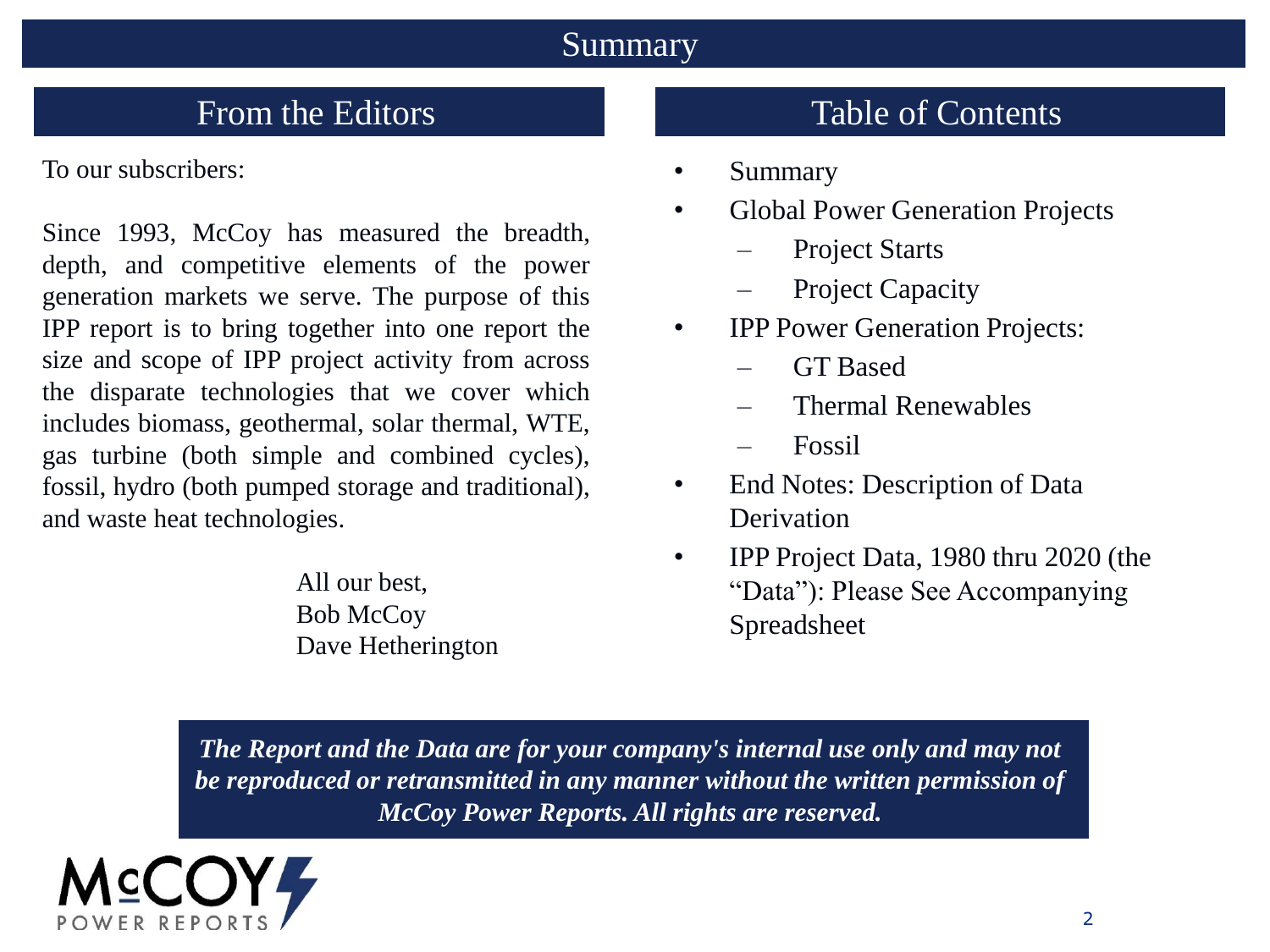### Summary

IPP project activity amounted to 22.5 GWe and 137 starts in 2020. Although marginally higher on-year by moth measures, these activity levels remain multi-decade lows (image right) .

On the pages that follow, we present observations on IPP, Utility and Industrial activities and then segment IPP activity into three major technology categories to assess internal dynamics: GT Based (which includes simple and combined cycles); Thermal Renewables (which includes geothermal, biomass, solar thermal, waste heat, and WTE technologies); and Fossil.



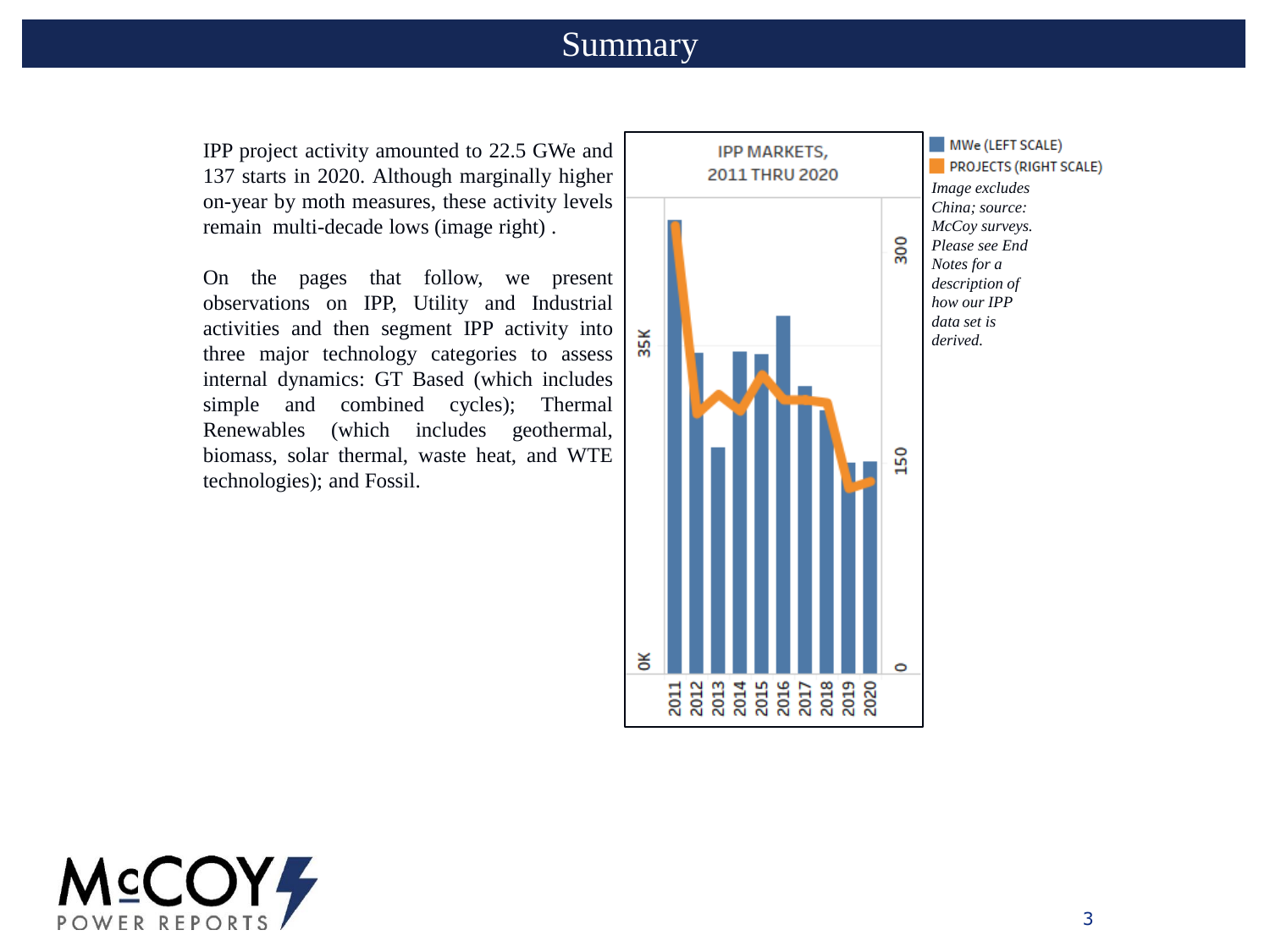# Global Power Generation Projects – Project Starts

In addition to the 137 IPP starts in 2020, Industrial starts amounted to 258 and Utilities 143 (image left). Industrial starts were 32% lower on-year and represented 48% of all 2020 starts (image middle); Utility starts were in-line on-year at 143 and represented 27% of all 2020 starts. For the five-year period through 2020, Asia-based projects represented 44% of all project starts, 52% of IPP starts, 39% of Utility starts and 43% of Industrial starts (image right).



*Images excludes China; source: McCoy surveys. Please see End Notes for a description of how our IPP data set is derived.*

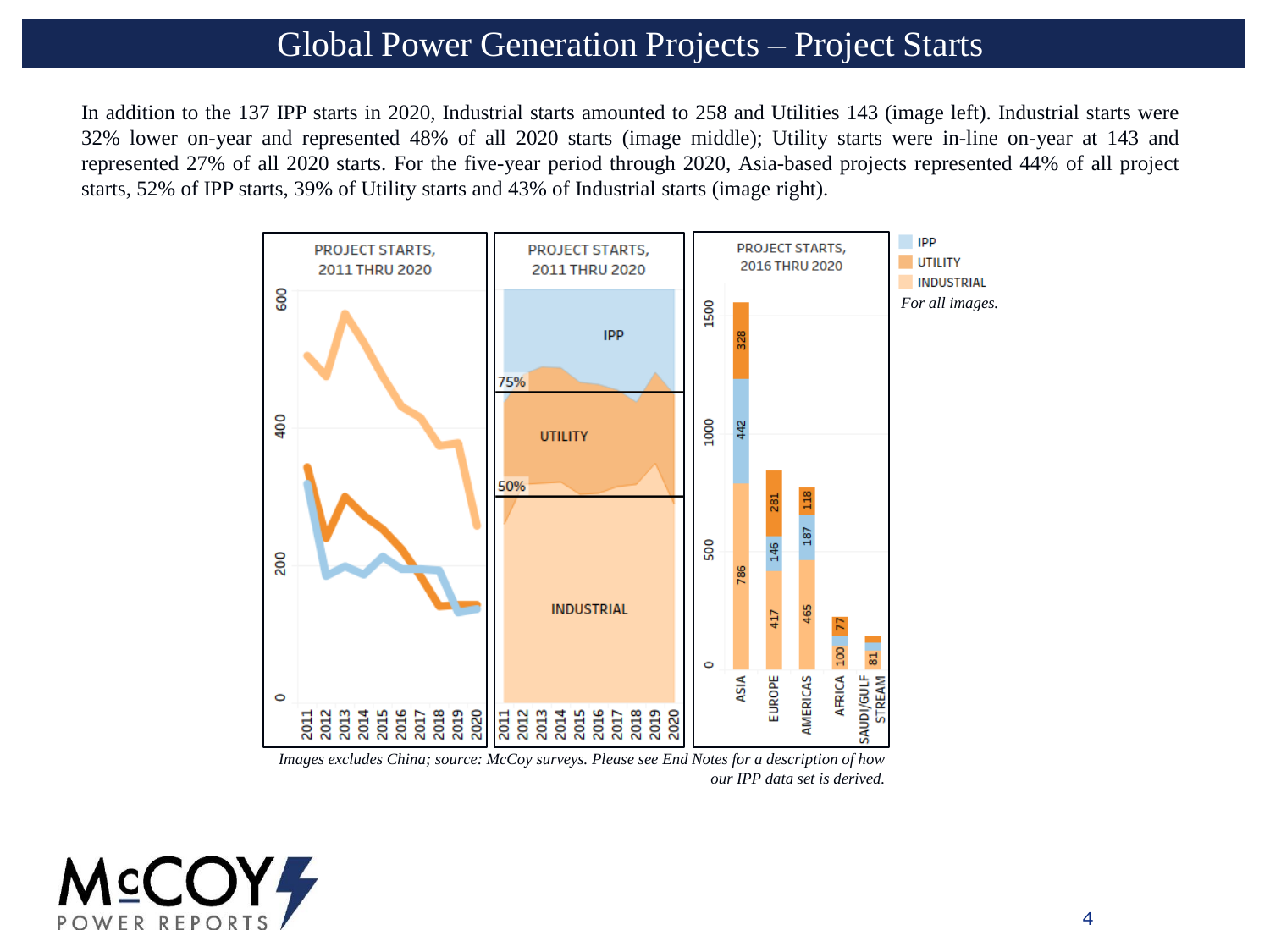# Global Power Generation Projects – Project Capacity

IPP project capacity was up marginally in 2020 (image left) and represented 33% of all project capacity (image middle). Utility capacity was up 7% on-year and represented 47% of the market, while Industrial was down 12% and represented 20%. For the fiveyear period through 2020, Asia-based capacity was 47% of all capacity, 48% of IPP capacity, 52% of Utility capacity, and 33% of Industrial capacity (image right).



*Images excludes China; source: McCoy surveys. Please see End Notes for a description of how our IPP data set is derived.*

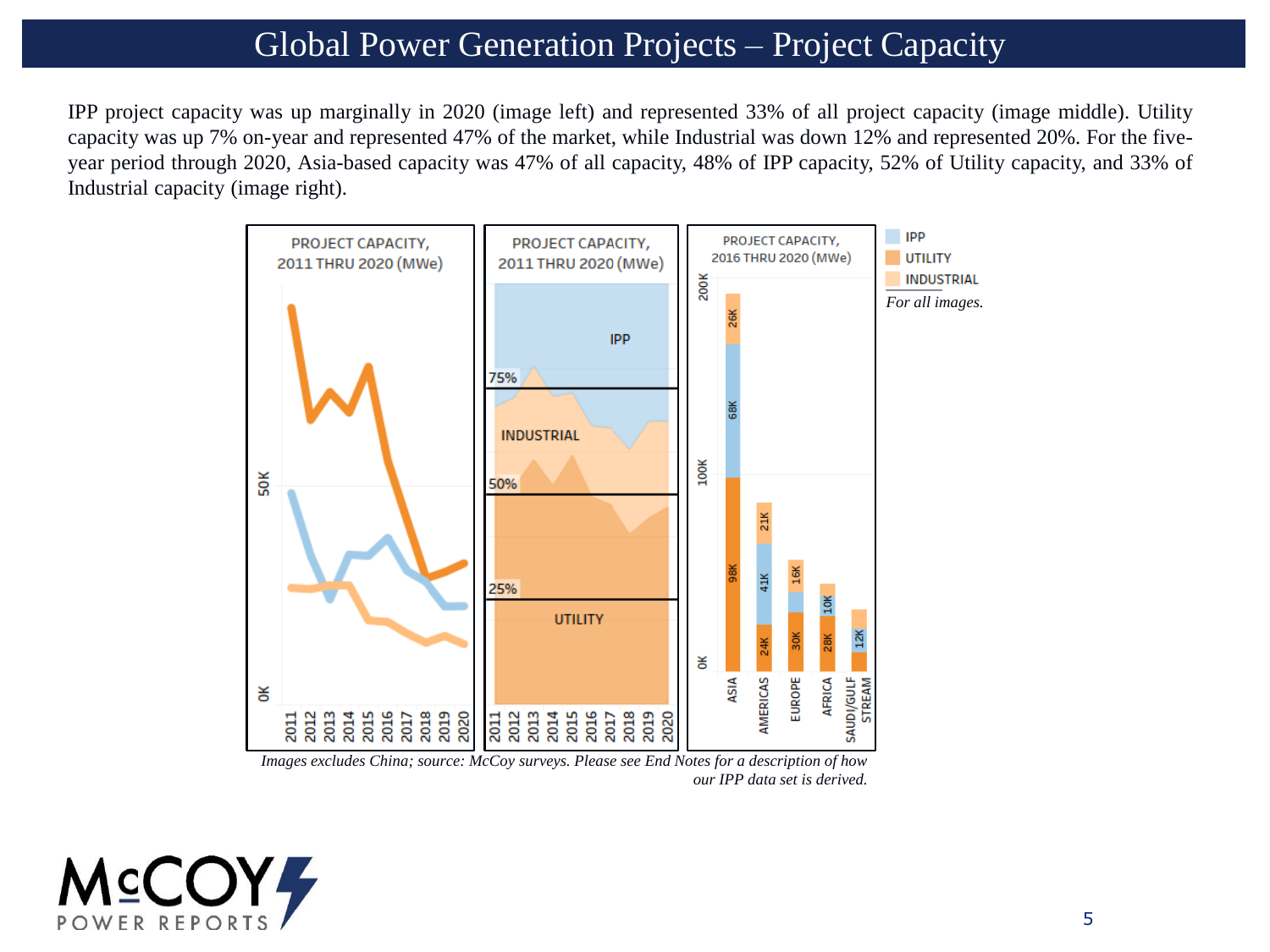# IPP Power Generation Projects

Among the power gen technologies deployed by IPPs, GT Based technologies were the most popular by starts (image left) and capacity (image middle right) in 2020. The 57 GT Based starts represented 42% of all 2020 IPP starts (image middle left), and the 12.6 GWe of GT Based capacity represented 56% of all 2020 IPP capacity (image right).



*Images excludes China; source: McCoy surveys. Please see End Notes for a description of how our IPP data set is derived.*

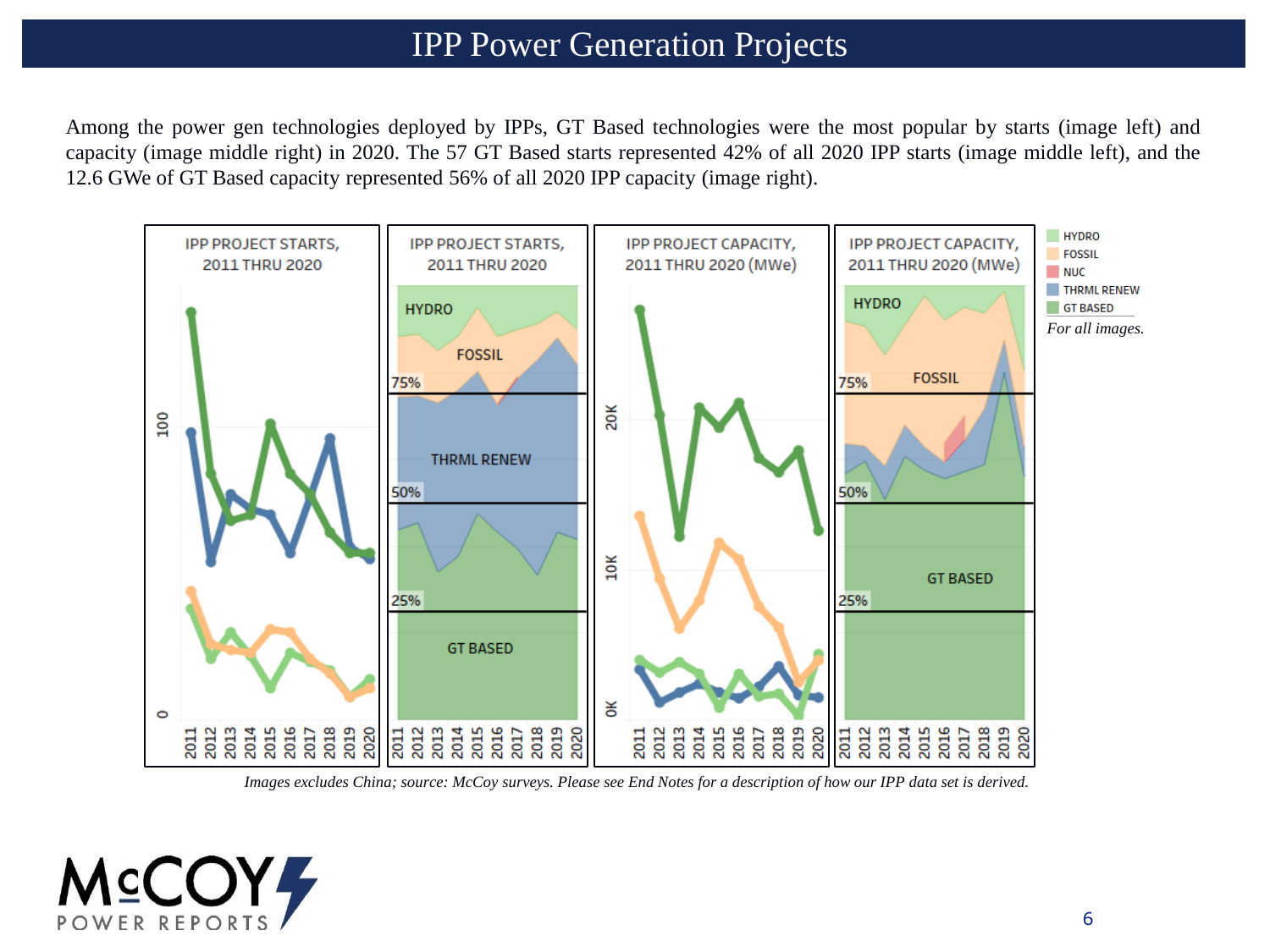# IPP Power Generation Projects – GT Based

GT Based IPP activity in 2020 was flat by project starts and down 30% by project capacity (image left), and the average capacity per project fell 93 MWe to 222 MWe (image middle). For the five-year period through 2020, demand amounted to 339 starts and 86 GWe; the Americas region led global demand with 42% of all starts and 44% of all capacity (images right, top and middle); and the average IPP GT project was 253 MWe (image right, bottom).



*Images excludes China; source: McCoy surveys. Please see End Notes for a description of how our IPP data set is derived.*

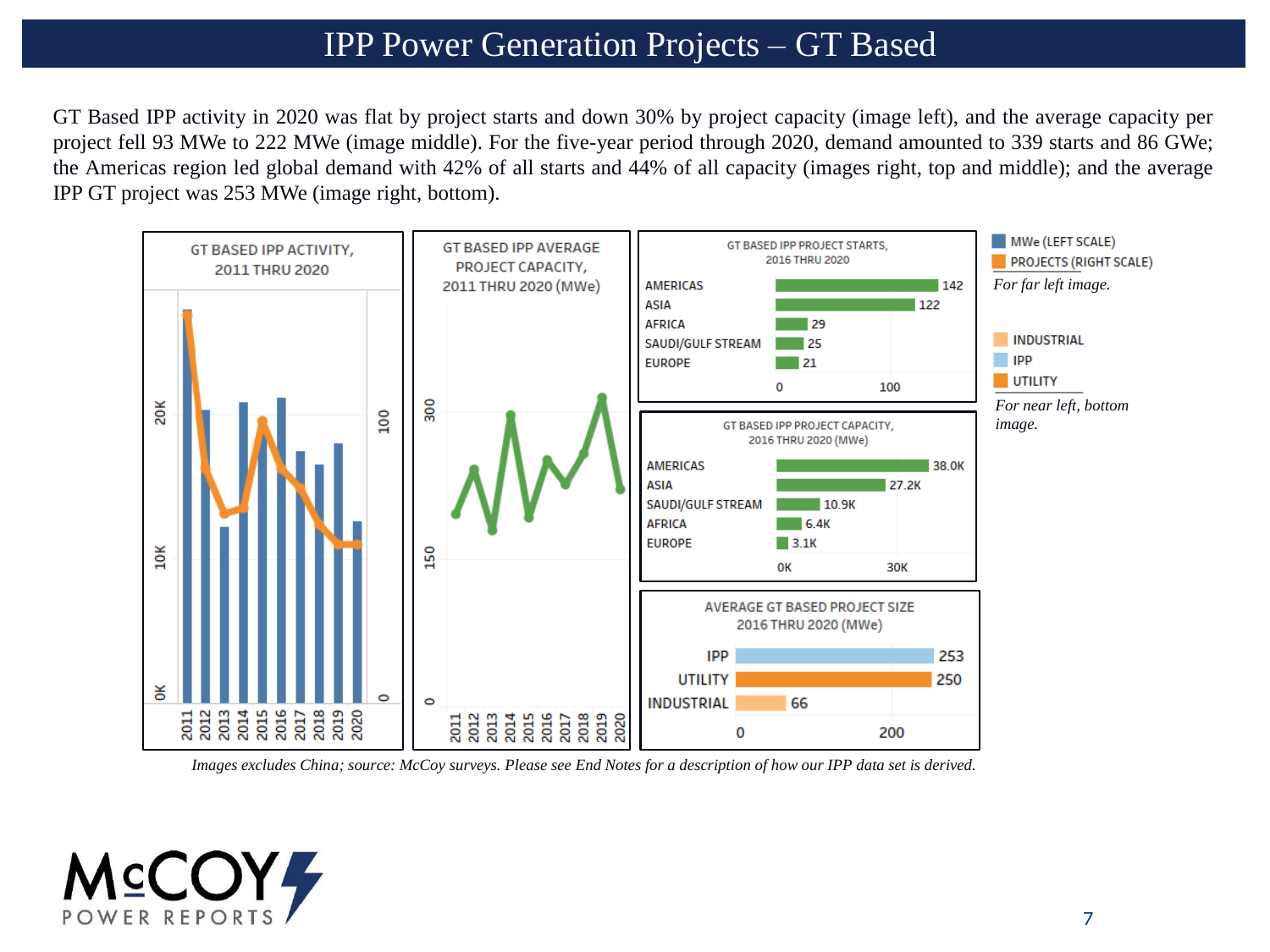# IPP Power Generation Projects – Thermal Renewables

Thermal Renewables activity in 2020 fell by four starts and 0.2 GWe relative to 2019 (image far left), and the average capacity per project fell slightly on-year to 28 MWe (image middle). For the five-year period through 2020, Thermal Renewables activity amounted to 343 starts and 10.5 GWe; the Asia region led global demand with 59% of starts and 56% of capacity (images right, top and middle); and the average capacity per start was 31 MWe (image right, bottom).



*Images excludes China; source: McCoy surveys. Please see End Notes for a description of how our IPP data set is derived.*

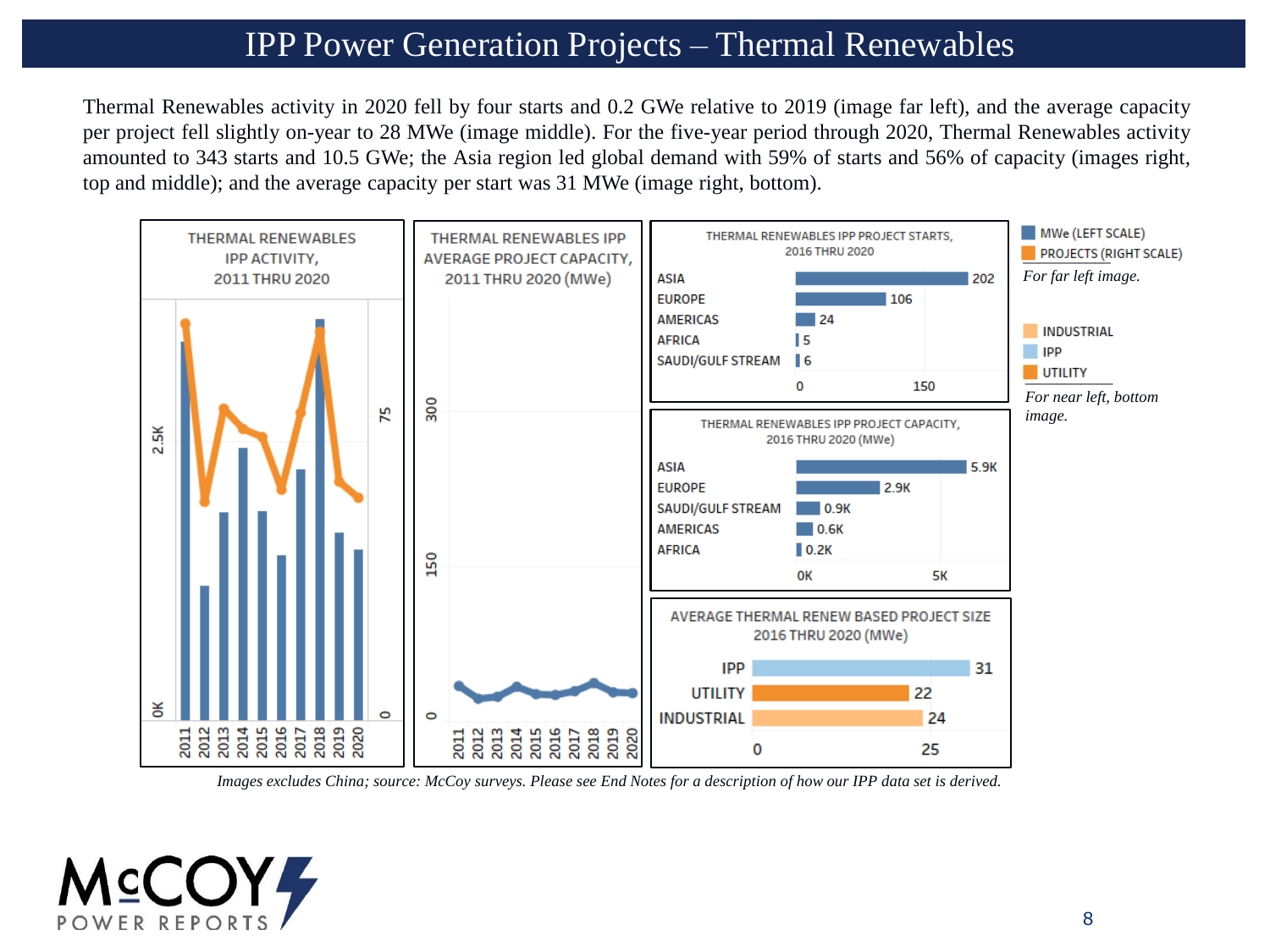# IPP Power Generation Projects – Fossil

Fossil IPP activity in 2020 rose by three projects and 2.5 GWe on-year to 11 and 4.0 GWe respectively (image left), and the average capacity per project rose to 364 MWe (image middle). For the five-year period through 2020, Fossil activity amounted to 86 starts and 31 GWe (images right, top and middle); Asia-based demand dominated with 81% of starts and 95% of capacity; and the average capacity per IPP Fossil project was 360 MWe (image right, bottom).



*Images excludes China; source: McCoy surveys. Please see End Notes for a description of how our IPP data set is derived.*